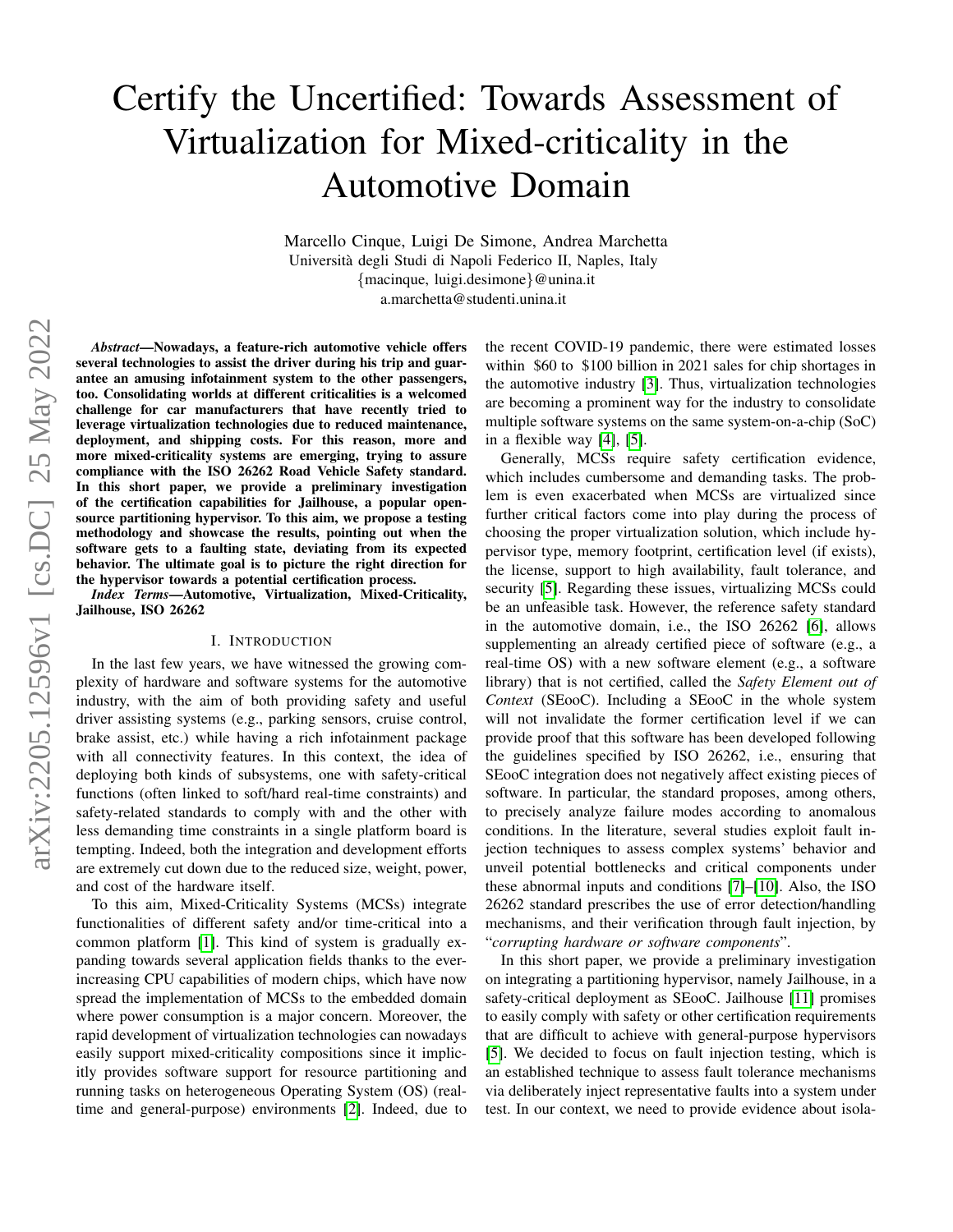tion guarantees needed for treating a hypervisor as SEooC. To this aim, we propose a preliminary fault injection framework to deliberately inject faults according to the classical bit-flip fault model [\[12\]](#page-3-9). Finally, we showcased the results of our initial experiments, highlighting the underlying criticalities of the current version of this hypervisor.

The other sections are organized as follows: section [II](#page-1-0) provides a general overview of the Jailhouse hypervisor and a discussion about SEooC; section [III](#page-1-1) describes our testing framework along with preliminary results; section [IV](#page-2-0) delineates the state-of-the-art hypervisors in the automotive industry; section [V](#page-3-10) concludes the paper.

## II. JAILHOUSE AND ISO 26262

## <span id="page-1-0"></span>*A. Jailhouse Overview*

Jailhouse is a hypervisor announced publicly in November 2013 and currently published as open-source under the GNU-PLv2 license and available for x86 and ARM-based boards (both 32 and 64 bit) [\[11\]](#page-3-8). Jailhouse is a partitioning hypervisor, which is a type of virtualization where the hardware resources such as cores, peripherals, and memory are divided into partitions (virtual machines) which are allocated statically following the concept of *asymmetric processing*. While this approach may hinder the overall performance, it is desirable in a safety-critical application, as isolation is crucial to ensure no interference for running critical tasks. Further, a partitioning solution also keeps the overall codebase small, making easier (theoretically) the certification process. In Jailhouse, every partition is called *"cell"*. As previously said, every cell has its own resources which cannot be accessed by the others. When Jailhouse is started, the only cell placed in the system is the *root cell*. This cell contains every resource that Jailhouse can share between all the other cells, and thus it can not be removed from the system. Jailhouse allows creating a static configuration for a cell by writing a source file according to special C structures, where each field is filled according to the customer needs (e.g, assigned CPU cores, memory areas and access permissions, IRQ enabled, etc.). Generally, Jailhouse statically assigns to each cell one guest OS (optional for bare-metal applications) and its applications called *inmates*. Despite the main objective being partitioning resources, intercell communication is allowed through the *ivshmem* device model. Figure [1](#page-1-2) shows the architecture of Jailhouse.

# *B. Jailhouse as Safety Element out of Context (SEooC)*

Jailhouse is currently still in beta, as the latest version is the v0.12 on February 2020. However, this hypervisor was recently used as building block in different European research projects [\[13\]](#page-3-11), [\[14\]](#page-3-12) and academic studies. In this short paper, our aim is to understand whether this kind of software can be leveraged as a Safety Element out of Context, as described in the ISO 26262 road safety standard. Citing this latter, *"An SEooC can be [...] a software [which is] developed, based on assumptions, in accordance with ISO 26262. It is intended to be used in multiple different items when the validity of its assumptions can be established during integration of the*



<span id="page-1-2"></span>Fig. 1. The Jailhouse architecture

*SEooC."* Jailhouse can fall into this category: while it has not been developed as a vehicle software component, it can still be certified as such if its development is considered compliant to the ISO 26262 standard, and if it is not, it can be suitable for certification with change. Unfortunately, at least in public documents, there is no official documentation which describes the software planning activity nor the design phase of Jailhouse, thus this whole documentation should be compiled from scratch. Moreover, following the ISO 26262 standard, the software has to be tested with a software component which is certified as ISO 26262 with a certain ASIL (Automotive Safety Integrity Level), and in case the safety assumptions can not fit the new context, an impact analysis has to be initiated. Ultimately, the process of certifying Jailhouse as a SEooC would be far from near completion. However, granting that both root and non-root cells can't interfere with each other, thus avoiding any issues with potential safety-related tasks, is a starting point for it in order to leverage the application to more safety concerning industrial applications.

#### III. PROPOSAL AND PRELIMINARY RESULTS

<span id="page-1-1"></span>Our preliminary work aims at verifying the Jailhouse isolation and integrity features regarding the ability to provide cell partitioning. Figure [2](#page-2-1) shows the proposed testing framework: after we decided on a certain test plan, we settled for a fault injection test with a certain hardware setup that affected both the root and non-root cell deployed by the hypervisor. Results were therefore collected on a log file, used further for analytics. The proposed testing framework includes a dozen of lines of code added to Jailhouse that allows us to orchestrate the fault injection tests by controlling test duration and target. We leveraged the single bit-flip fault model commonly used to emulate transient hardware faults [\[12\]](#page-3-9). Having the code source at our disposal, we decided to monitor some golden (faultfree) runs of the hypervisor in order to find preliminary fault injection points. This profiling operation yielded three candidates functions, which were the hardware interrupt request function (irqchip handle irq()), the trap exception handler (arch handle trap()) and the hypervisor call handler (arch handle hvc()). These three functions refer to the virtualization extensions available for the ARMv7 architecture. We then chose the injection strategy, consisting of a random bit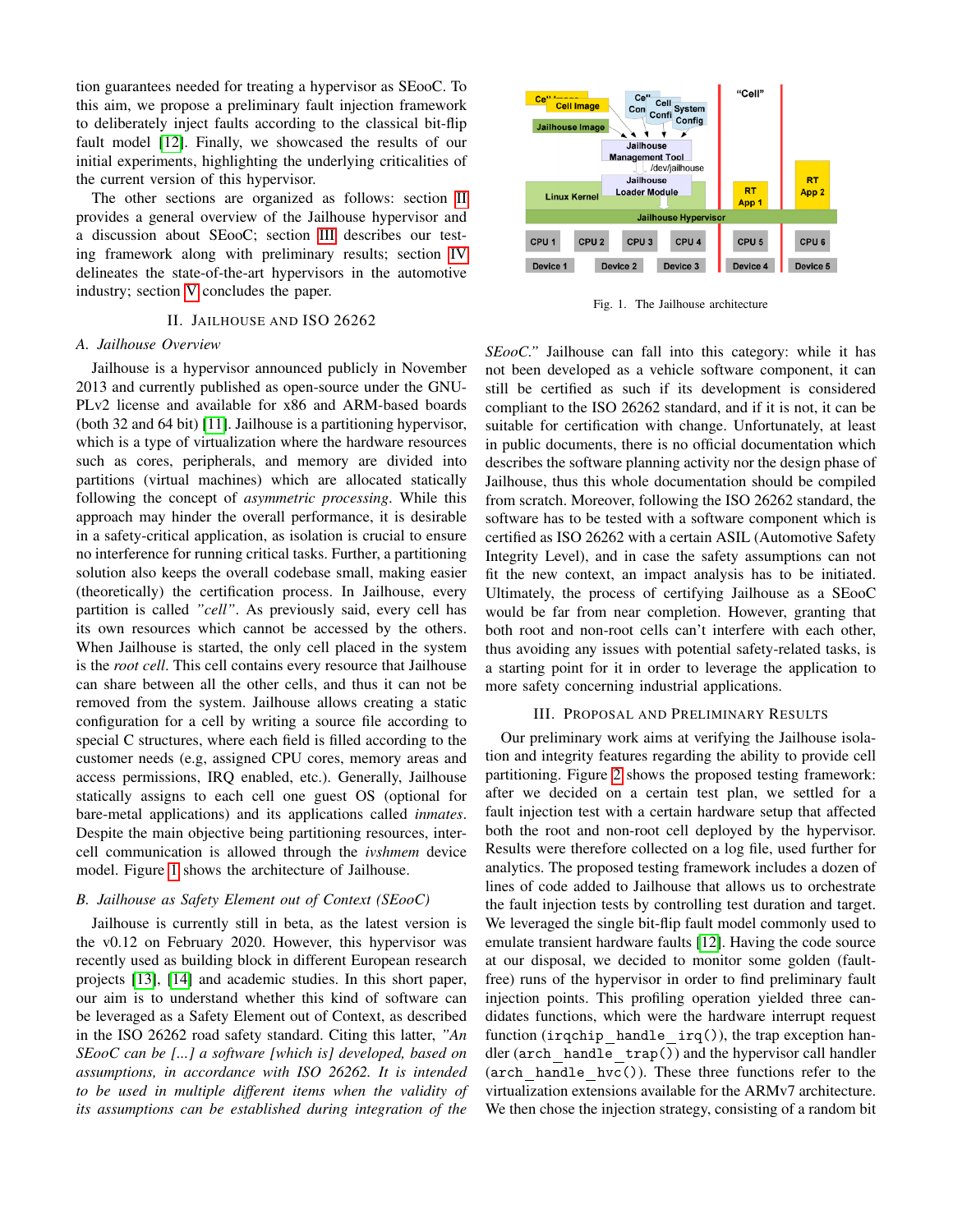

<span id="page-2-1"></span>flipping of a random architecture register. Finally, we decided not to operate on the interrupt request handler as the only parameter passed is the IRQ vector number, and manumitting it means calling a different IRQ function, defaulting to an IRQ

error, which is completely predictable and correct behavior.

The generated test plan consists of two classes of testing, defined by the fault intensity level: the *medium level* refers to a discontinuous bit flipping of a single register, generated once every given number of calls to the target functions, while the *high level* instead consists in a bit flip of multiple registers at the time. These are both transient fault injections, and the rate of occurrence is configurable. The showcased tests have an occurrence of once every 100 and 50 function calls for the medium and hard intensity, respectively. Each test lasts 1 min. and the outcome is sent to an empty shell where the board serial port is connected. We then collected the test results into a log file, which is further analyzed to understand how the hypervisor reacted to injected faults. The tested hardware comprises a Banana PI, which is a dual-core Cortex-A7 board, equipped with 1 GB of RAM. We evaluated Jailhouse v0.12 with Linux Kernel v5.10, properly patched for Jailhouse. Finally, the test plan was executed by exercising a workload consisting of a root cell where the general-purpose Linux was running and a non-root cell in which we run FreeRTOS, a market-leading real-time OS. In particular, within FreeRTOS we spawned several tasks to be managed, including a task to blink an onboard led, a couple of send/receive tasks, two floating-point arithmetic tasks, and fifteen integer ones. We statically assigned the board CPU core 0 to the root cell and the CPU core 1 to the non-root cell (FreeRTOS cell).

The results can be summarized as follows. *High level* intensity faults always return an "invalid arguments" when we target both the arch handle hvc() and arch handle trap() in the context of the root cell; thus, the root cell will be not allocated at all, which is a correct (and expected) behavior. On the other hand, when we filter the injection to activate only when the CPU core 1 is calling the function, the result is pretty peculiar, although wrong and inconsistent: the cell is allocated but, whether the CPU fails to come online as per the swap feature of the CPU hot plug or the cell is left in a non-executable state, the non-root cell doesn't do anything, as attested by the USART output left completely blank. Nonetheless, it is considered *running* by Jailhouse, and the shutdown of the cell (i.e., jailhouse cell shutdown command) gives the control of the CPU and the non-root cell peripherals specified in the configuration file back to the root cell. This inconsistent state is particularly dangerous as the Jailhouse user assumed that the allocated non-root cell is running, but instead, it is completely broken and unusable, and only destroying the cell and reallocating it fixes the problem. We then decided to further investigate the non-root cell arch handle trap() call to see the extend of the inconsistency, yielding the results summarized in Figure [3:](#page-2-2)



<span id="page-2-2"></span>Fig. 3. Non-root cell availability in medium intensity tests

As we can see, the cell behaves correctly in the majority of cases, although in the 30% a *panic park* happens, i.e., the fault propagates to the whole system bringing the system itself to a kernel panic. Finally, a limited number of tests brings to a *CPU park*: while the non-root cell is running, there is a critical fault injection that triggers the error code 0x24, which is the unhandled trap exception. In this case, the cpu park() function is called and the non-root cell stops working. However, the destruction of the non-root cell, which brings the CPU core 1 control back to the root cell, is accomplished without any issue. This means that the fault has been successfully isolated and the non-root cell has not damaged the other cells.

## IV. RELATED WORK

<span id="page-2-0"></span>*PikeOS* [\[15\]](#page-3-13) is a commercial hard real-time operating system that offers a separation kernel-based hypervisor. This real-time OS (RTOS) allows the creation of logical partitions which are completely isolated and can execute with different safety and security levels within the same computing platform. PikeOS is developed according to various safety standards, like DO-178C for avionic and also ISO 26262. The main advantage of the PikeOS architecture is that the microkernel consists of real-time OS and a type-1 hypervisor in one product. The system achieves resource partitioning by statically assigning the computing resources to its partitions and by using MMU. *MICROSAR* [\[16\]](#page-3-14) includes in its OS package a preemptive, real-time multitasking operating system for microcontrollers. It is based on the AUTOSAR OS specification [\[17\]](#page-3-15), which is an extension of the OSEK/VDX-OS standard [\[18\]](#page-3-16), offering functions for time monitoring and memory protection. It also implements a high-resolution timer mechanism in order to provide time resolutions of less than 1ms. The OS package is provided by a hypervisor module called LeanHypervisor (vLhyp) which initializes the System Memory Protection Unit